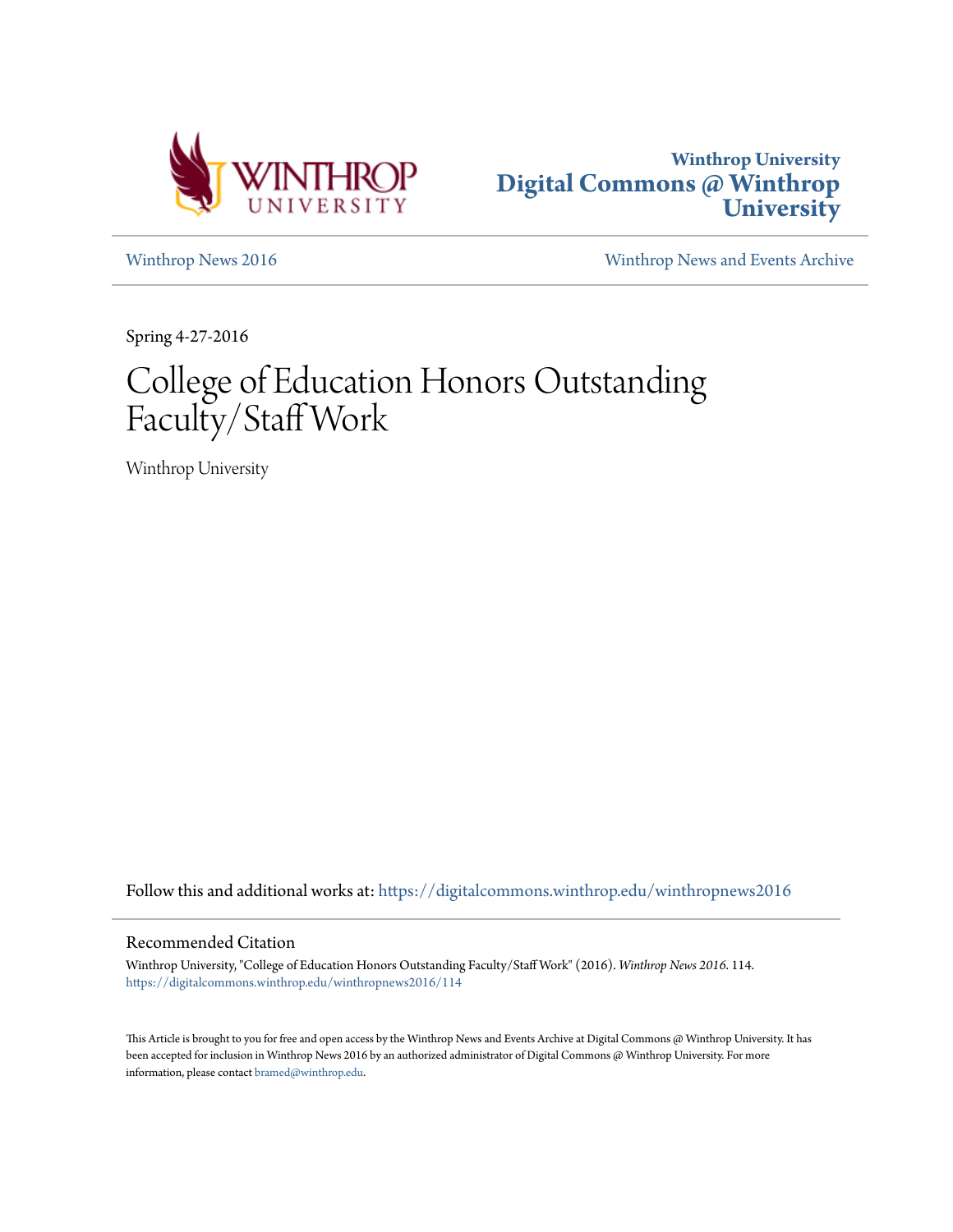

VINTHROP UNIVERSITY

**AFFAIRS ATHLETICS GIVING**

## **ABOUT ADMISSIONS & AID ACADEMICS STUDENT**

04/27/2016

All News

Archives

RSS News Feeds

Winthrop in the News

# **College of Education Honors Outstanding Faculty/Staff Work**

# **Quick Facts**

■ Seven faculty/staff members received awards based on nominations from their peers and students.



L-R: Morrow, Pickett, Leach, Hablutzel, McLaine, Ard, Jenny. Photo courtesy of Marshall Jones.

ROCK HILL, SOUTH CAROLINA — Deb Leach, associate professor in Winthrop University's Richard W. Riley College of Education, has helped raised more than \$35,000 in scholarship money for the university's Think College program students.

**C** SHARE

上没有。

In just the last three years, Assistant Professor Seth Jenny has published 11 peer-reviewed journal articles, with several others in review or in progress.

And you can't pass by Instructor Geoff Morrow without receiving a high-five or handshake.

The College of Education recognized these and others faculty and staff members April 26 at a special awards ceremony, highlighting those who have gone "above and beyond" their job duties.

The awards given were:

**\*Stewardship and Service Award:** Deb Leach, for her work with the Think College program, grant proposals and bringing the 2nd annual Inclusion Across the Lifespan Conference to Winthrop.

**\*Research and Scholarship Award:** Seth Jenny, for his significant contributions to the physical education field.

**\*Spirit and Collaboration Award:**Geoff Morrow, for his positive attitude.

**\*Student Engagement and Development Award:**Alice McLaine, assistant professor and athletic training program coordinator, for her ways of applying students' classroom work to the real world and connecting students through networking.

**\*Cross Collaboration Award:**Linda Pickett, assistant professor, for her work with Hunter Street Elementary School, the Department of Biology and the STEM initiative.

**\*Adjunct Faculty Award:Stacy Ard**, for her willingness to take on more classes.